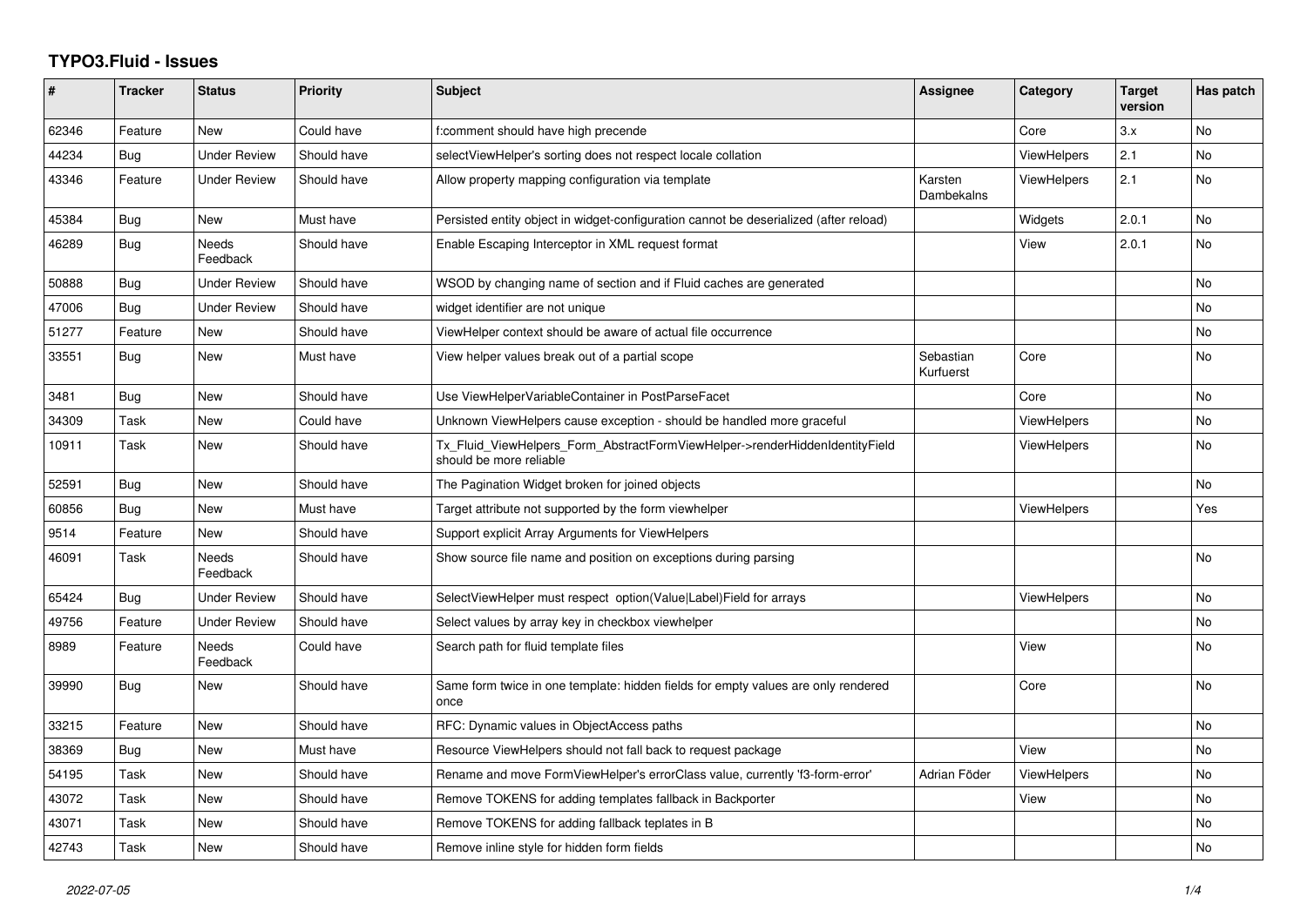| ∦     | <b>Tracker</b> | <b>Status</b>       | <b>Priority</b>      | <b>Subject</b>                                                                                       | <b>Assignee</b>             | Category    | <b>Target</b><br>version | Has patch |
|-------|----------------|---------------------|----------------------|------------------------------------------------------------------------------------------------------|-----------------------------|-------------|--------------------------|-----------|
| 39936 | Feature        | <b>New</b>          | Should have          | registerTagAttribute should handle default values                                                    |                             | ViewHelpers |                          | No        |
| 34682 | Bug            | <b>Under Review</b> | Should have          | Radio Button missing checked on validation error                                                     |                             | ViewHelpers |                          | No        |
| 36655 | Bug            | New                 | Should have          | <b>Pagination Links</b>                                                                              |                             | Widgets     |                          | No        |
| 53806 | Bug            | <b>Under Review</b> | Should have          | Paginate widget maximumNumberOfLinks rendering wrong number of links                                 | <b>Bastian</b><br>Waidelich | Widgets     |                          | No        |
| 60271 | Feature        | <b>New</b>          | Should have          | Paginate viewhelper, should also support arrays                                                      |                             |             |                          | No        |
| 5933  | Feature        | Accepted            | Should have          | Optional section rendering                                                                           | Sebastian<br>Kurfuerst      | ViewHelpers |                          | No        |
| 36559 | Feature        | New                 | Could have           | New widget progress bar                                                                              |                             |             |                          | Yes       |
| 40064 | Bug            | New                 | Must have            | Multiselect is not getting persisted                                                                 |                             | ViewHelpers |                          | No        |
| 33628 | Bug            | Needs<br>Feedback   | Must have            | Multicheckboxes (multiselect) for Collections don't work                                             | Christian Müller            | ViewHelpers |                          | No        |
| 42397 | Feature        | New                 | Should have          | Missing viewhelper for general links                                                                 |                             |             |                          | No        |
| 28549 | Bug            | <b>New</b>          | Should have          | make widgets cacheable, i.e. not implement childnodeaccess interface                                 |                             |             |                          | No.       |
| 30555 | Feature        | New                 | Could have           | Make TagBuilder more extensible                                                                      |                             | Core        |                          | No        |
| 26658 | Task           | New                 | Won't have this time | Make Form ViewHelpers consistent                                                                     |                             | ViewHelpers |                          | No.       |
| 27607 | Bug            | New                 | Must have            | Make Fluid comparisons work when first element is STRING, second is NULL.                            |                             | Core        |                          | No        |
| 33394 | Feature        | Needs<br>Feedback   | Should have          | Logical expression parser for BooleanNode                                                            | <b>Tobias Liebig</b>        | Core        |                          | No        |
| 51100 | Feature        | New                 | Must have            | Links with absolute URI should have the option of URI Scheme                                         |                             | ViewHelpers |                          | No        |
| 8491  | Task           | Needs<br>Feedback   | Should have          | link.action and uri.action differ in absolute argument                                               | Karsten<br>Dambekalns       | ViewHelpers |                          | No        |
| 37095 | Feature        | New                 | Should have          | It should be possible to set a different template on a Fluid TemplateView inside an<br>action        | Christopher<br>Hlubek       |             |                          | No        |
| 55008 | Bug            | <b>Under Review</b> | Should have          | Interceptors should be used in Partials                                                              | Christian Müller            |             |                          | No        |
| 57885 | Bug            | New                 | Must have            | Inputs are cleared from a second form if the first form produced a vallidation error                 |                             |             |                          | No        |
| 56237 | Task           | New                 | Should have          | in-line (Condition) View Helpers should not evaluate on parsing                                      |                             |             |                          | No        |
| 28553 | Bug            | New                 | Should have          | improve XHProf test setup                                                                            |                             |             |                          | No        |
| 4704  | Feature        | New                 | Should have          | Improve parsing exception messages                                                                   |                             | Core        |                          |           |
| 32035 | Task           | New                 | Should have          | Improve fluid error messages                                                                         |                             | Core        |                          | Yes       |
| 59057 | Bug            | <b>Under Review</b> | Must have            | Hidden empty value fields shoud be disabled when related field is disabled                           | Bastian<br>Waidelich        | ViewHelpers |                          | No        |
| 45394 | Task           | New                 | Should have          | Forwardport Unit test for standalone view                                                            |                             | View        |                          | No        |
| 5636  | Task           | <b>Under Review</b> | Must have            | Form_RadioViewHelper and CheckBoxViewHelper miss check for existing object<br>before it is accessed. |                             |             |                          | No        |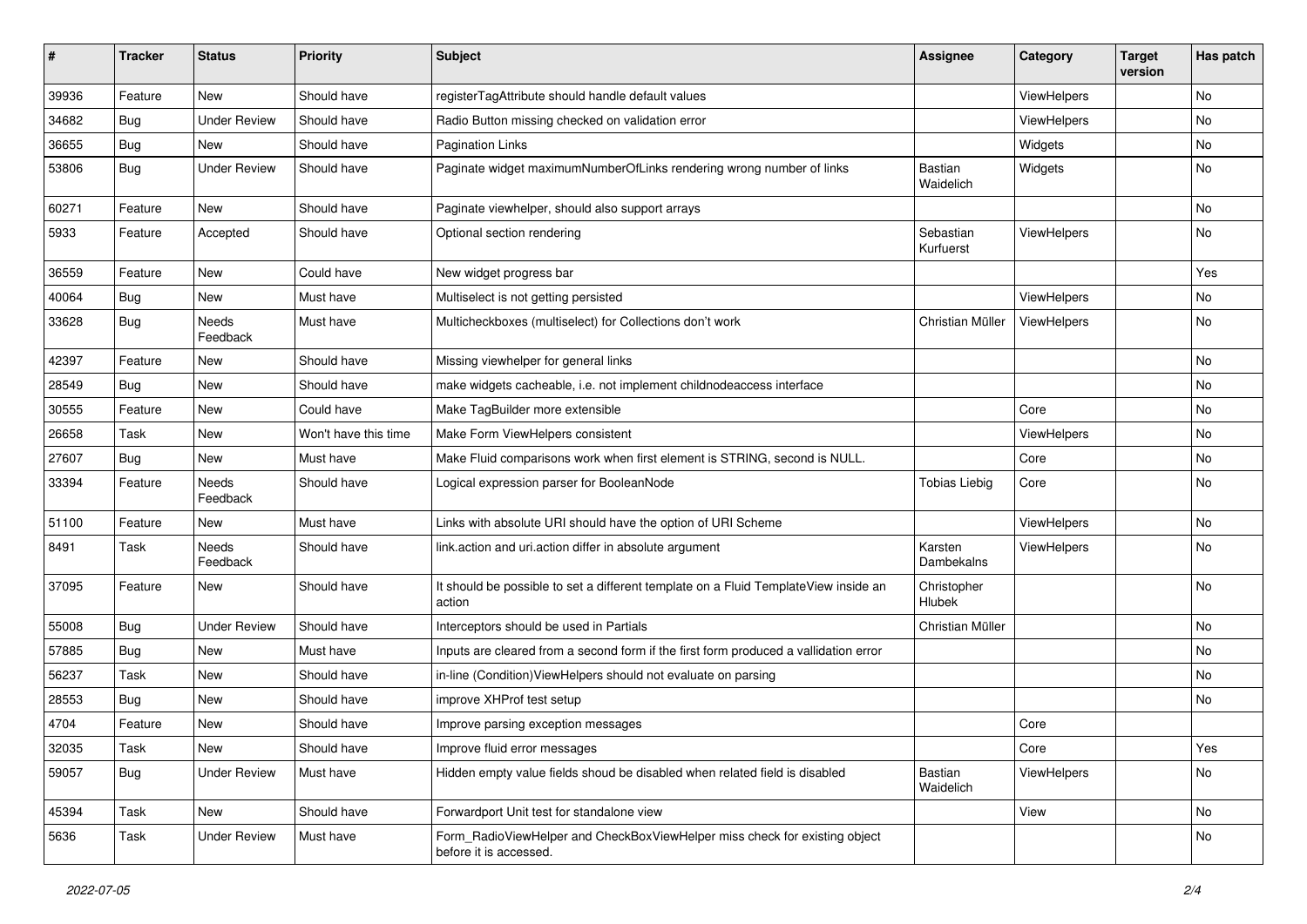| #     | <b>Tracker</b> | <b>Status</b>            | <b>Priority</b>      | Subject                                                                             | <b>Assignee</b>        | Category           | <b>Target</b><br>version | Has patch |
|-------|----------------|--------------------------|----------------------|-------------------------------------------------------------------------------------|------------------------|--------------------|--------------------------|-----------|
| 58862 | Bug            | <b>Needs</b><br>Feedback | Should have          | FormViewHelper doesn't accept NULL as value for \$arguments                         | Bastian<br>Waidelich   | ViewHelpers        |                          | Yes       |
| 47669 | Task           | New                      | Should have          | FormViewHelper does not define the default request method                           |                        |                    |                          | No        |
| 58983 | <b>Bug</b>     | New                      | Should have          | format.date does not respect linebreaks and throws exception                        |                        |                    |                          | <b>No</b> |
| 8648  | Bug            | New                      | Should have          | format.crop ViewHelper should support all features of the crop stdWrap function     |                        | ViewHelpers        |                          | No        |
| 49038 | Bug            | <b>New</b>               | Must have            | form.select does not select the first item if prependOptionValue is used            |                        |                    |                          | No        |
| 9005  | Feature        | Accepted                 | Could have           | Fluid Template Analyzer (FTA)                                                       | Sebastian<br>Kurfuerst |                    |                          |           |
| 10472 | Feature        | New                      | Could have           | Fluid Standalone distribution                                                       |                        | Core               |                          | No        |
| 37619 | Bug            | New                      | Should have          | Fatal Error when using variable in name attribute of Section ViewHelper             |                        | ViewHelpers        |                          | No        |
| 31955 | Feature        | New                      | Should have          | f:uri.widget                                                                        |                        | Widgets            |                          | No        |
| 58921 | <b>Bug</b>     | New                      | Should have          | f:form.* VHs crash if NOT inside f:form but followed by f:form                      |                        |                    |                          | No.       |
| 49600 | Bug            | New                      | Should have          | f:form tag shown as a HTML on frontend                                              |                        | <b>ViewHelpers</b> |                          | No        |
| 45153 | Feature        | New                      | Should have          | f:be.menus.actionMenuItem - Detection of the current select option is insufficient  |                        |                    |                          | No        |
| 52536 | Bug            | Under Review             | Should have          | Errorclass not set if no property-attribute set                                     |                        |                    |                          |           |
| 13045 | Bug            | New                      | Should have          | Entity decode of strings are different between if-conditions and output of variable |                        |                    |                          |           |
| 45345 | Feature        | Needs<br>Feedback        | Should have          | Easy to use comments for fluid that won't show in output                            |                        |                    |                          |           |
| 1907  | Feature        | New                      | Could have           | Default values for view helpers based on context                                    |                        | Core               |                          |           |
| 54284 | Bug            | New                      | Should have          | Default Option for Switch/Case VH                                                   |                        | ViewHelpers        |                          | No        |
| 3725  | Feature        | New                      | Could have           | <b>CSS Engine</b>                                                                   | Christian Müller       | ViewHelpers        |                          | No        |
| 30937 | Bug            | New                      | Should have          | CropViewHelper stringToTruncate can't be supplied so it can't be easily extended    |                        | <b>ViewHelpers</b> |                          | Yes       |
| 52640 | Feature        | <b>Under Review</b>      | Should have          | Create an UnlessViewHelper as opposite to the IfViewHelper                          | Marc Neuhaus           |                    |                          | No        |
| 7608  | Feature        | New                      | Could have           | Configurable shorthand/object accessor delimiters                                   |                        | Core               |                          | Yes       |
| 26664 | Task           | New                      | Won't have this time | Clean up Form ViewHelpers                                                           |                        | ViewHelpers        |                          | No        |
| 38130 | Feature        | New                      | Should have          | Checkboxes and multiple select fields should have an assignable default value       |                        |                    |                          | No        |
| 60181 | Feature        | New                      | Could have           | Caching mechanism for Fluid Views/Templates                                         |                        | View               |                          | No        |
| 3291  | Feature        | Needs<br>Feedback        | Should have          | Cacheable viewhelpers                                                               |                        |                    |                          | No        |
| 9950  | Task           | New                      | Should have          | Binding to nested arrays impossible for form-elements                               |                        | ViewHelpers        |                          |           |
| 46545 | Feature        | New                      | Should have          | Better support for arrays in options of SelectViewHelper                            |                        |                    |                          | <b>No</b> |
| 12863 | Bug            | New                      | Should have          | Attributes of a viewhelper can't contain a '-'                                      | Sebastian<br>Kurfuerst | Core               |                          | No        |
| 48355 | Feature        | New                      | Could have           | Assign output of viewhelper to template variable for further processing.            |                        |                    |                          |           |